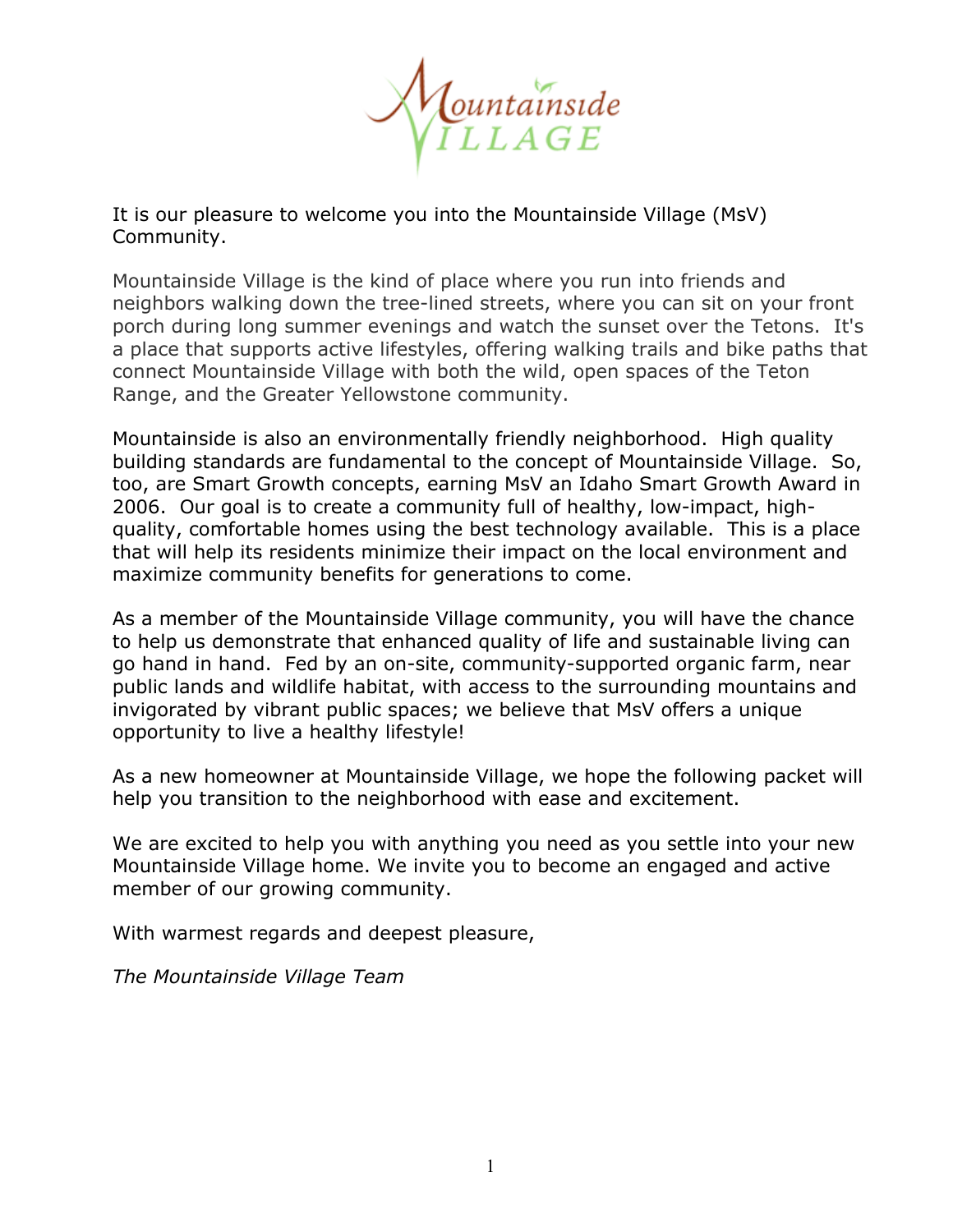

# **Contact Information**

# **MsV Contacts**

MsV Grounds Administrator Jim Steel 937.750.5397 MsV Mailbox Key Contact Jim Steel 937.750.5397 Property Owners Association Janine Jolley 208.313.4840 Mountainside Inc. Development Larry Thal 307.733.9003

CONTACT PHONE NUMBER

# **Utilities and Services**

|                         | <b>CONTACT</b>                                          | <b>PHONE NUMBER</b> |
|-------------------------|---------------------------------------------------------|---------------------|
| <b>Electric</b>         | <b>Fall River Electric</b>                              | 208,652,7431        |
| Water                   | City Of Victor                                          | 208.787.2940        |
| <b>Sewer</b>            | City Of Victor                                          | 208,787,2940        |
| Trash                   | <b>RAD Curbside</b>                                     | 208.220.7721        |
| <b>Recycling</b>        | <b>RAD Curbside</b>                                     | 208.220.7721        |
| <b>Plowing</b>          | Aaron Cisco                                             | 307.413.4983        |
| Landscaping             | Clean Air Lawn Care<br>Eric Worth                       | 307.200.8828        |
| <b>Telephone</b>        | Silverstar                                              | 208,787,3300        |
| <b>Cable TV</b>         | Silverstar                                              | 208,787,3300        |
| <b>Internet</b>         | Silverstar                                              | 208,787,3300        |
| high speed fiber optic. | *Phone & Internet, Access to Silver Star high capacity/ |                     |
| <b>Post Office</b>      | Victor Post Office                                      | 208.787.2232        |
| <b>Newspaper</b>        | <b>Teton Valley News</b>                                | 208.354.8101        |

**Public Transport** START Bus 307.733.4521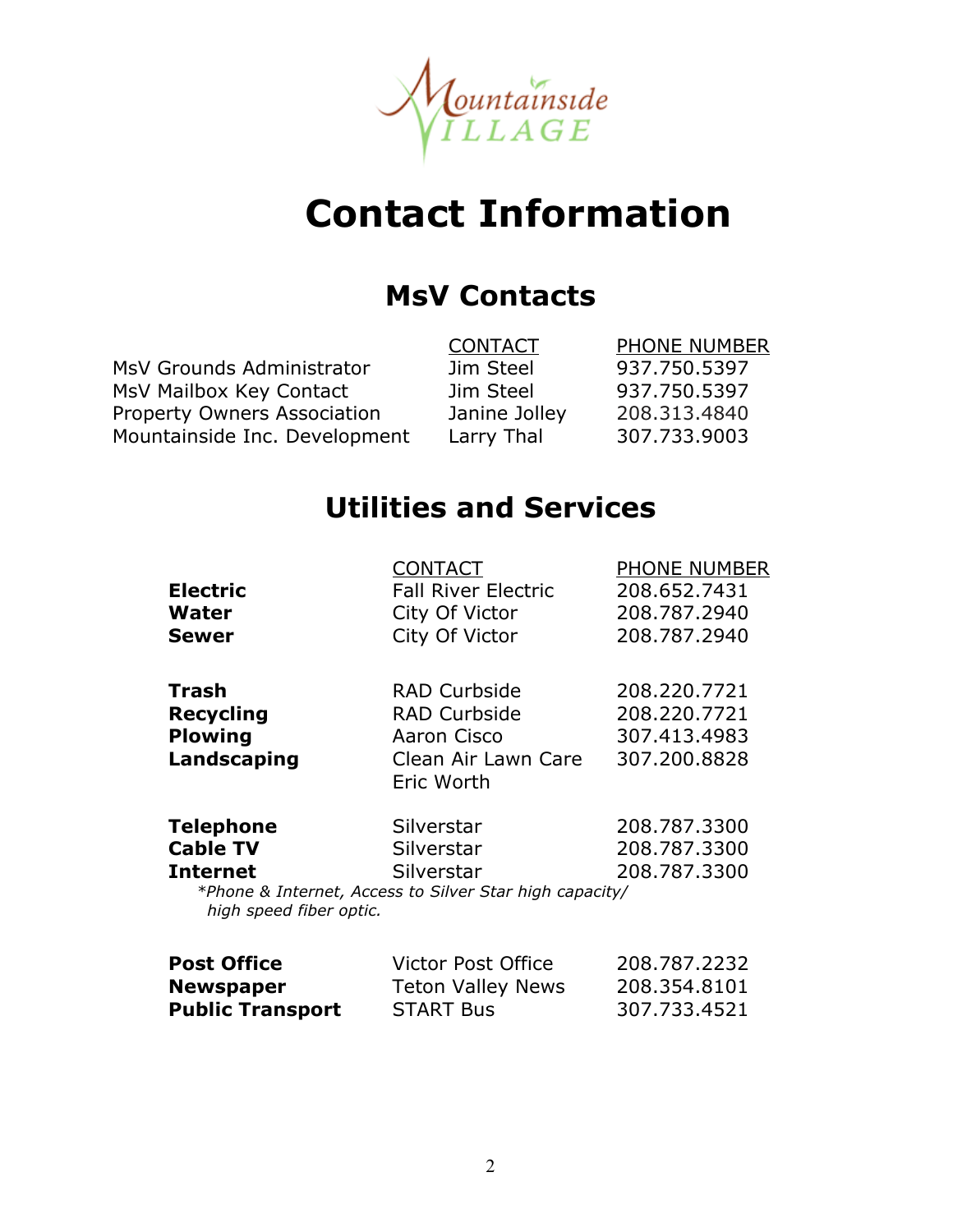# **Snow Plowing & Winter Policies**

**Winter parking rules** are in effect from **Nov. 15 - Apr. 1**. Please take note. If you have people staying in your home please make sure they are aware of the city & village regulations. Go to www.victorcityidaho.com for complete regulations.

**1**. The City of Victor plows the Mountainside Village main streets. The streets are posted **no parking 2:00 am- 10:00 am**. They will tow cars in their way & will not plow if cars are parked on the street. Cars may be towed even if the skies are clear, with no chance of snow. Use your off street parking!

**2.** The rear lanes are plowed for the Property Owners Association (POA) as needed by Cisco Services (Aaron Cisco). To ensure proper plowing please make sure all vehicles are out of the rear lane easement to allow for proper plowing. The easements are 20' wide. That allows for about 4' of snow storage on each side of the 12-14' wide rear lanes. **Please keep vehicles clear of that snow storage area.** The plow crew can't do a good job if vehicles are parked too close to the lane.

**3. Cisco services is glad to plow drives and walks for residents**. Make arrangements in advance with Aaron. He is great to work with. **Contact**: Aaron Cisco **307-413-4983** aaron.t.cisco@gmail.com

**4. Residents are required to keep side walks clear of snow.** Cisco can do it with a snow blower if you wish, fees will be minimal, particularly if neighboring houses are done. He is \$50/hr. and takes just a few minutes to clear a typical 50'-65' frontage. In addition to Cisco, Jim or Jose may be available to blow snow. Contact Jim to make arrangements.

**5.** To ensure that all sidewalks are kept clear of snow the POA has instituted a policy that **if sidewalk walks are not cleared of snow (5" for more than 24 hours) the walks will be shoveled or snow blown at the expense of the home owner.**  The fee for this will include a bookkeeping fee that may be more than the cost of clearing the snow. If you don't plan on shoveling yourself please make other arrangements. We really do not want to nag people about this or have to administer fees.

**6.** Note that **the responsibility for clearing sidewalks is on the home owner**. In the case of leased houses, it is the responsibility of the home owner to make sure this is done. Please make arrangements with your tenant. **Fees for clearing are charged to the home owners,** as the POA has no leverage and in some cases no contact with renters. Fees will show up on POA dues billing.

**7.** Overflow, overnight parking is currently allowed in the parking area next to the village green. Please be considerate of the efforts of Cisco services to keep these areas clear of snow. If you see them plowing, please move vehicles parked in that area to make it easier for them to plow and allow snow to be removed from all parking spots. If you are not able to move your vehicle while he was plowing, please rotate your parking spots so all the areas get plowed. **Vehicles or trailers that appear to be unattended or abandoned may be towed.** Please make arrangements & let us know if you are out of town.

Thanks so much for your cooperation. As you know, winter plowing is one of the larger expenses for the Property Owners Association (POA). Please help us do a good job and keep our costs, and your dues to a minimum!

Jim Steele

MsV Grounds Administrator 937-750-5397 **connsteele@msn.com**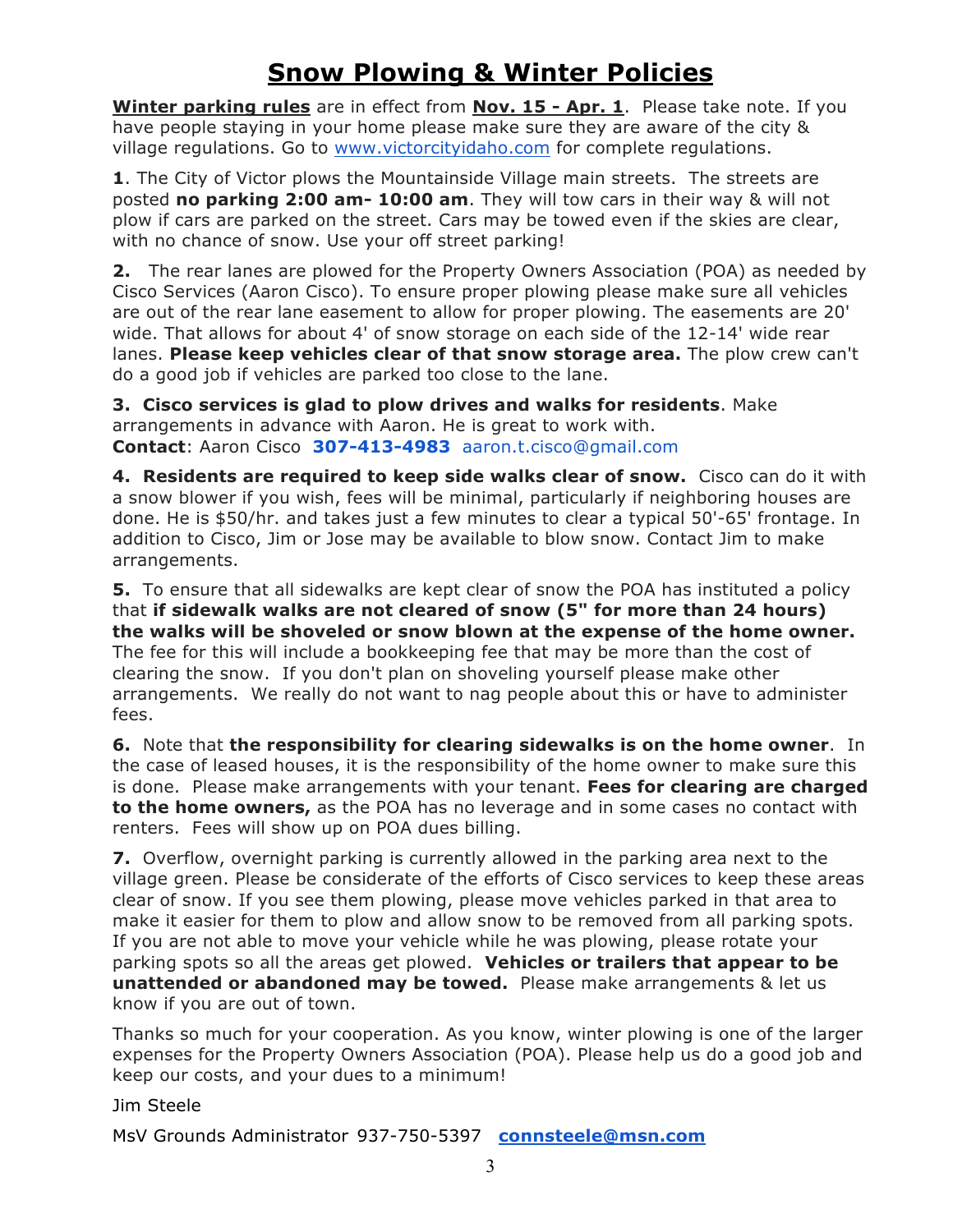Lountainside<br>ILLAGE

## Rules and Regulations Summary

This summary reflects the essence of regulations governing common occurring neighborhood issues. Complete *R&R's* are to be found in Mountainside Village Rules and regulations.

### **EXTERIOR LIGHTING**

Be considerate to your neighbors.

Exterior lighting that shines directly into neighbors windows (at greater than 0.25 foot-candles) is prohibited. MsV and the City of Victor require a horizontal lighting cut off to prevent over lighting of the night sky.

### **PARKING**

Prohibited in rear lane easements to allow access for plowing, snow storage garbage and other services. The easements are generally 20' wide. In parking all lots,

- 1. One overflow spot/ household- just until village center buildings are built and require those parking spaces. For special events more than 1 space may be used / household.
- 2. Not for broken down vehicles.
- 3. During winter months must be moved on a regular basis to allow plowing.

### Specific Parking Area Regulations

North Parking Area. (North of Village Green with access to Green Lane)

- 1. No time limit / vehicle provided vehicle is in regular use.
- 2. Not for abandoned vehicles, no winter trailer storage.
- 3. Not for oversize vehicles, ie 1 space/ vehicle

East Parking Area. (East of Village Way)

- 1. Two week time limit / vehicle. Must register vehicles to be parked there.
- 2. Oversize vehicles permitted.
- 3. No winter plowing.

Village way Parking Area. (On Village Way, Pavilion Area, both sides of street)

- 1. No overnight parking.
- 2. Oversize vehicles on east side, day use. (Until village center buildings need the space)

On Streets

- 1. Daytime use only during the plowing season.
- 2. 1 vehicle/ property overnight summer.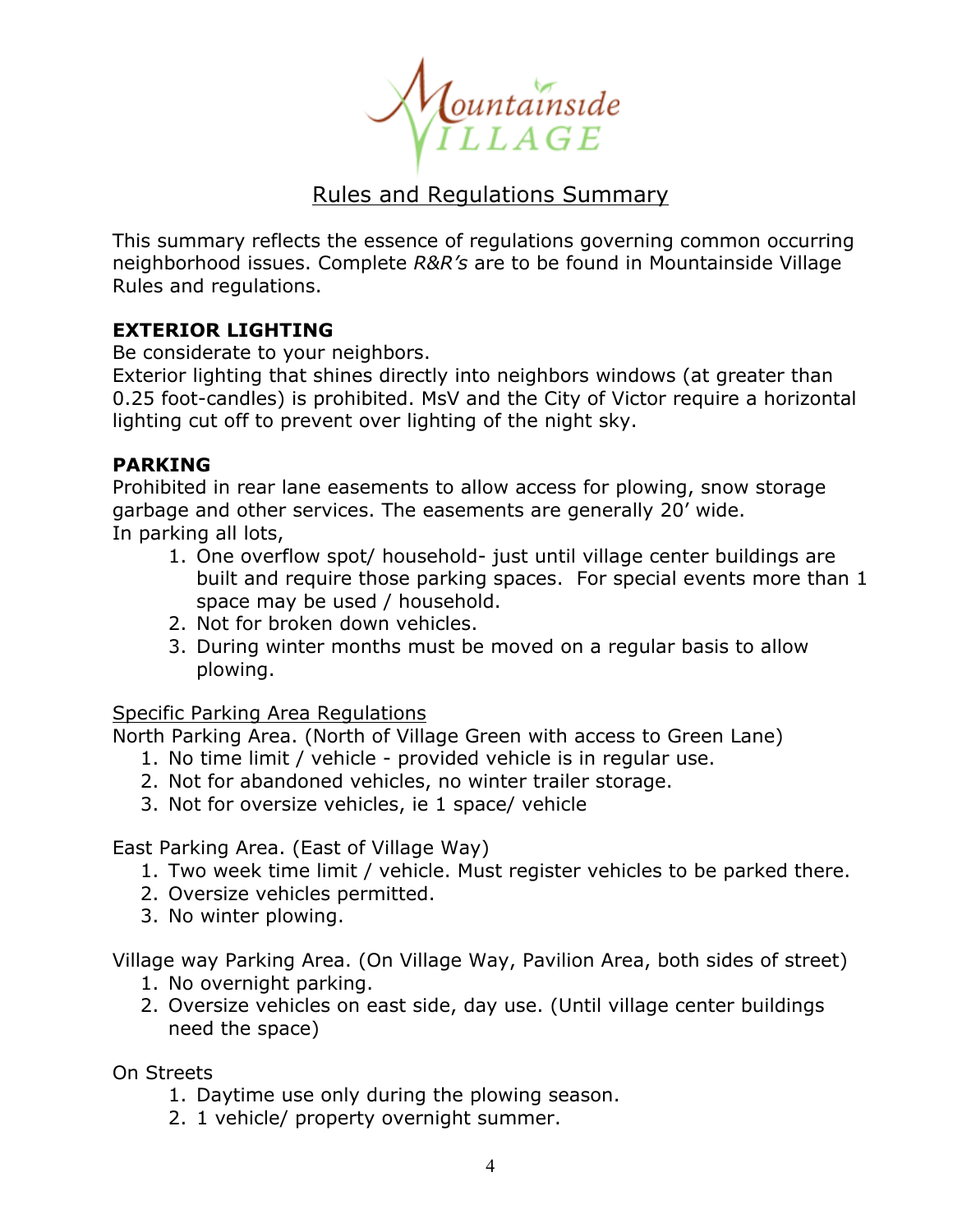### **STREETSCAPE**

Anything you expect your neighbors would rather not look at should be screened from view from the streets. Rear yards are the place for your stuff. Yards should be tidy.

#### **GARBAGE**

Contain it in a manner that pets & game will not get into it. Don't include animal attractants in garbage that sits out. Screened from street view, Put in rear lanes for pick up. Contain possible wind blown litter.

#### **RECYCLING**

Community recycle can be found at the village green pavilion. Your POA dues cover this service. Please keep overflowing recycle bins from street view. You may contract with RAD Trash and Recycling if you want curbside pick up. They provide covered bins that keep your recyclables tidy. RAD Curbside # 208.220.7721

#### **PETS**

Be considerate. Please don't let pets roam unattended and **please pick up after them**. Pet homes have to be screened from street. That is they should be in screened back or side yards. No dog runs, dog chaining etc. in front yards. Please don't leave barking dogs unattended. *See the full R&R & Pet Regulations & amended policy from 7/2/15 included in this binder.*

### **USE OF COMMON AREAS**

Mountainside Village Commons, including the pond area, village green, hillside trails are for use by residents and their guests only. The POA administrator may create identification cards for owners, tenants, guests and temporary residents to access to our commons.

Common areas may be reserved for social functions with a preferred minimum of 10 days notice.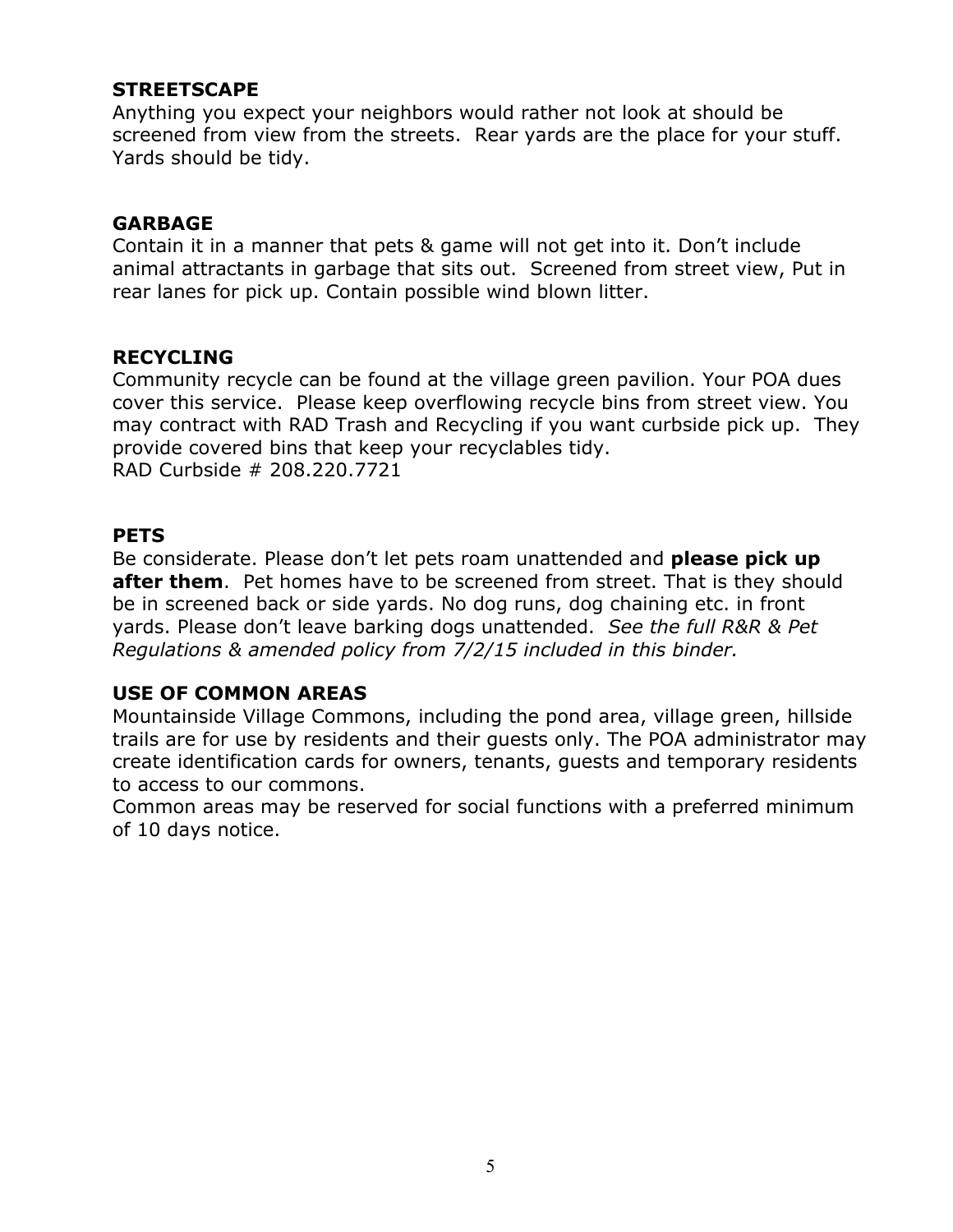# **Mountainside Pet Policy Updated 7/2/2015**

Restraining Pets and Protecting Residents and guests of Mountainside Village and Victor Idaho: Modified regulations passed on 7/2/2015 by the MSV POA Board of Directors.

Mountainside Village **has adopted Teton County Idaho animal control ordinances** with the following additions to promote the peace, safety, and well being of Mountainside Village. Regardless of enforcement by Teton County Idaho or the City of Victor Idaho, any infractions of related provisions of the Teton County code are an offense against the Mountainside Village Property Owners Association and finable by The Mountainside Village Association. For a full reading of the Teton County Animal Code, please see the official Teton County, Idaho website.

**PURPOSE**: For the safety, and welfare of the residents, animals, and visitors of Mountainside Village and to protect the properties of such persons by establishing a uniform and humane animal care and control ordinance. Animal ownership is encouraged and welcomed within this County and Mountainside Village, Inc.; however, strong emphasis is placed on responsible ownership of animals. Animal owners should respect the rights of their fellow citizens and also those of their animals. Primary responsibility is placed upon animal owners to properly care for their animal as well as train and secure their animals to prevent them from causing injuries, threatening or annoying other people or their pets, and/or creating nuisances.

**AT LARGE**: Any dog off or away from the premises of the owner, and not under the control of such owner or his agent either by voice control, leash, cord or chain (not to exceed 6 feet), by confinement, within a vehicle, or otherwise restrained and under the immediate control of a competent and responsible attendant.

**CONTROL/VOICE CONTROL**: To direct influence over, to dominate, regulate, to hold from action, to curb, and/or to govern. A dog shall be deemed to be under control if such dog is in close proximity to its owner and providing that such dog is not engaged in an action which would be a violation of this chapter. In order for a dog to be considered under control within the requirements of this chapter, it must either be physically restrained or subject to and responsible to the verbal commands of the owner or other person asserting control of the dog. A dog is not under control, for example, if it is running at large, approaching others in a manner such that they feel threatened or annoyed, or having a dog unrestrained in the streets, within common road and lane rights of way and easements (generally within a few feet of the road is City of Victor or Mountainside Property, and not private property-please check property deeds to determine exactly this distance), along the sidewalks or the multiple common ground areas including trails, paths, pond and volleyball area, Pavilion area, or any area which is common to all residents of Mountainside Village or Teton County.

Dogs must be kept from harassing wildlife residing on Mountainside Village property and surrounding public or private lands. Any dog under only voice command or on a leash which is found to harass wildlife, particularly the deer and elk population which uses the Mountainside Village hill and meadow ground for their winter range, shall be notified and warned of a violation. Should dog be found to harass wildlife again at anytime , the fine schedule shall be implemented. Additionally, Fish and Game shall be notified.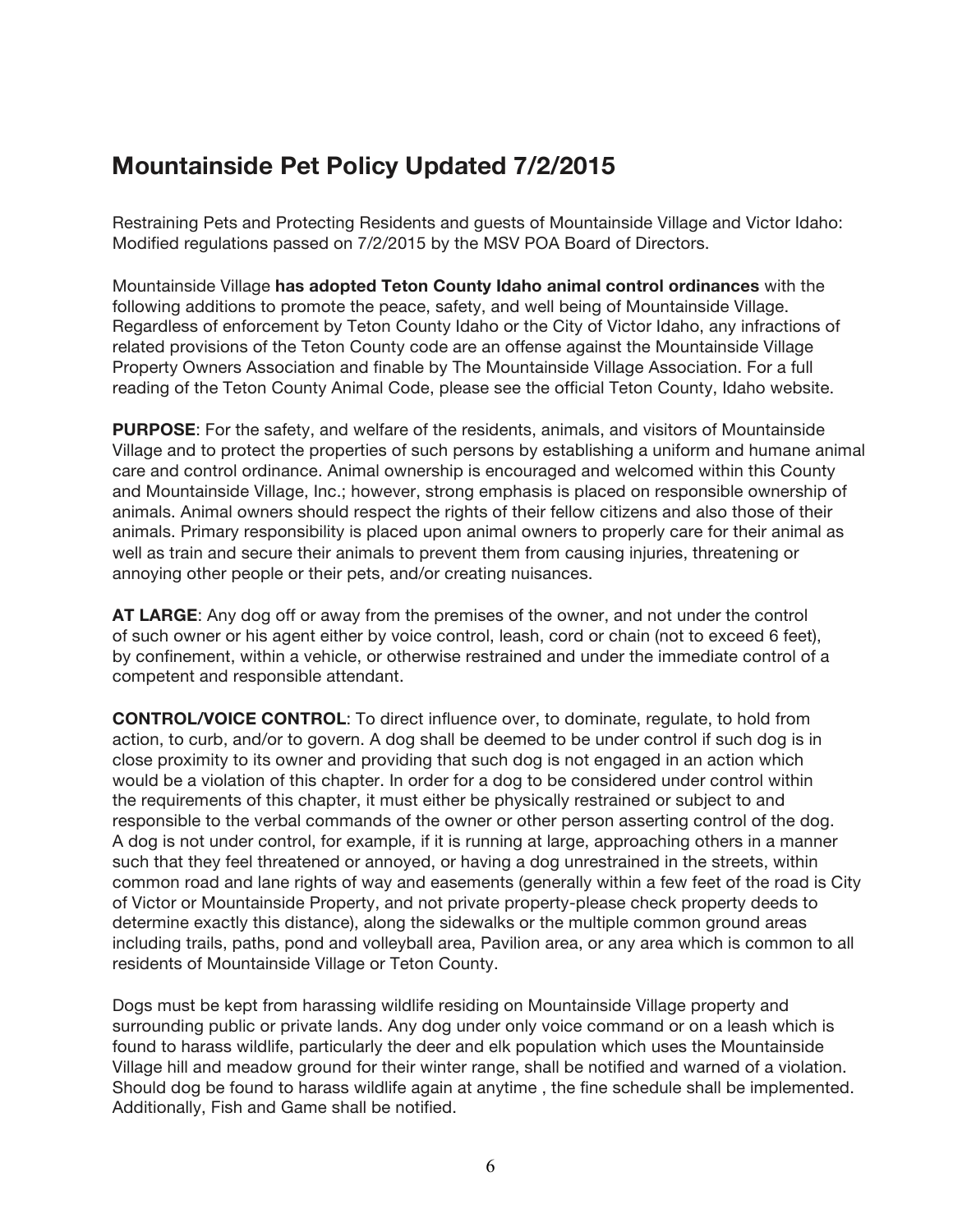**VICIOUS DOG**: A dog which when not provoked, in a vicious or terrorizing manner, approaches any person in an apparent attitude of attack or threat upon the streets, sidewalks, any public grounds or places or private property not owned or possessed by the owner of the dog; or a dog with a known propensity, tendency or disposition to attack unprovoked, to cause injury or to otherwise endanger the safety of persons or domestic animals; or any dog which bites, inflicts injury, assaults or otherwise attacks a person or domestic animal without provocation; or any dog owned or harbored primarily or in part for the purpose of fighting.

Notwithstanding the foregoing, no domestic dogs or animals shall be within the Common Area and Private or Public Streets that are deemed by the Board to be vicious or potentially dangerous dogs. All vicious, threatening and potentially dangerous dogs must be kept indoors or in a secure (preferably fenced if lot size and lot area allows as determined by Mountainside POA Board of Directors) area within the Owner's Lot from which it cannot escape, and into which children, or other individuals or other pets cannot trespass.

#### **LICENSES**

#### A. Required:

1. License Required; Fee: All owners of dogs over six (6) months of age within Teton County must pay a license tax as set forth by resolution of the Teton County Board of Commissioners, and all dogs shall wear at all times in public the metal tag or disc bearing the year of issue, the name of the county, and a license number. Licenses shall be renewed on a yearly basis.

#### **RESTRAINT; NUISANCE**

#### A. Restraint

All dogs shall be restrained so as not to interfere with pedestrian traffic, any public sidewalk or entrance to any building frequented by the general public. A dog that is vicious at any time will not be considered restrained.

#### B. Nuisance:

1. Violation: It is unlawful for any owner of an animal to fail to exercise the reasonably necessary proper care of his/her animal in order to prevent it from disturbing the peace and quiet of persons residing in ONE or more residences in the neighborhood by allowing such animal to continue barking, howling and/or whining audible beyond the property line of the premises on which the dog is located for more than: a. Fifteen (15) minutes with less than 1 minute intervals or thirty

(30) minutes intermittently between the hours of 10:00 p.m. and 7:00 a.m. prevailing time.

b. One (1) hour sustained at any time of the day or three (3) hours intermittently for 3 consecutive days.

2. Penalty and Enforcement for Nuisance Animal Violations:

Should it be determined to be and currently listed as a potentially dangerous animal, or a nuisance animal as defined above, (as determined by the Mountainside Board of Directors, Mountainside POA Administrator, and/or local governmental authority), a Notice of Violation will be issued.

If the owner of the animal is not the same as the owner of the property where the offense occurred, the property owner will also be issued a notice of violation and fees via email.

If no response is received via email within a 3 day period of time, certified mail with notification and fine owed shall be sent to the property owner at the address on file. If it can be shown that there is a prowler or something taunting the animal, a notice will not be issued.

A maximum of ONE notice will be allowed in any 12 month period.

The 2nd offense shall result in a fine being issued. In addition to the fine implemented by Mountainside Village, the violation may be considered a misdemeanor by Teton County, Idaho,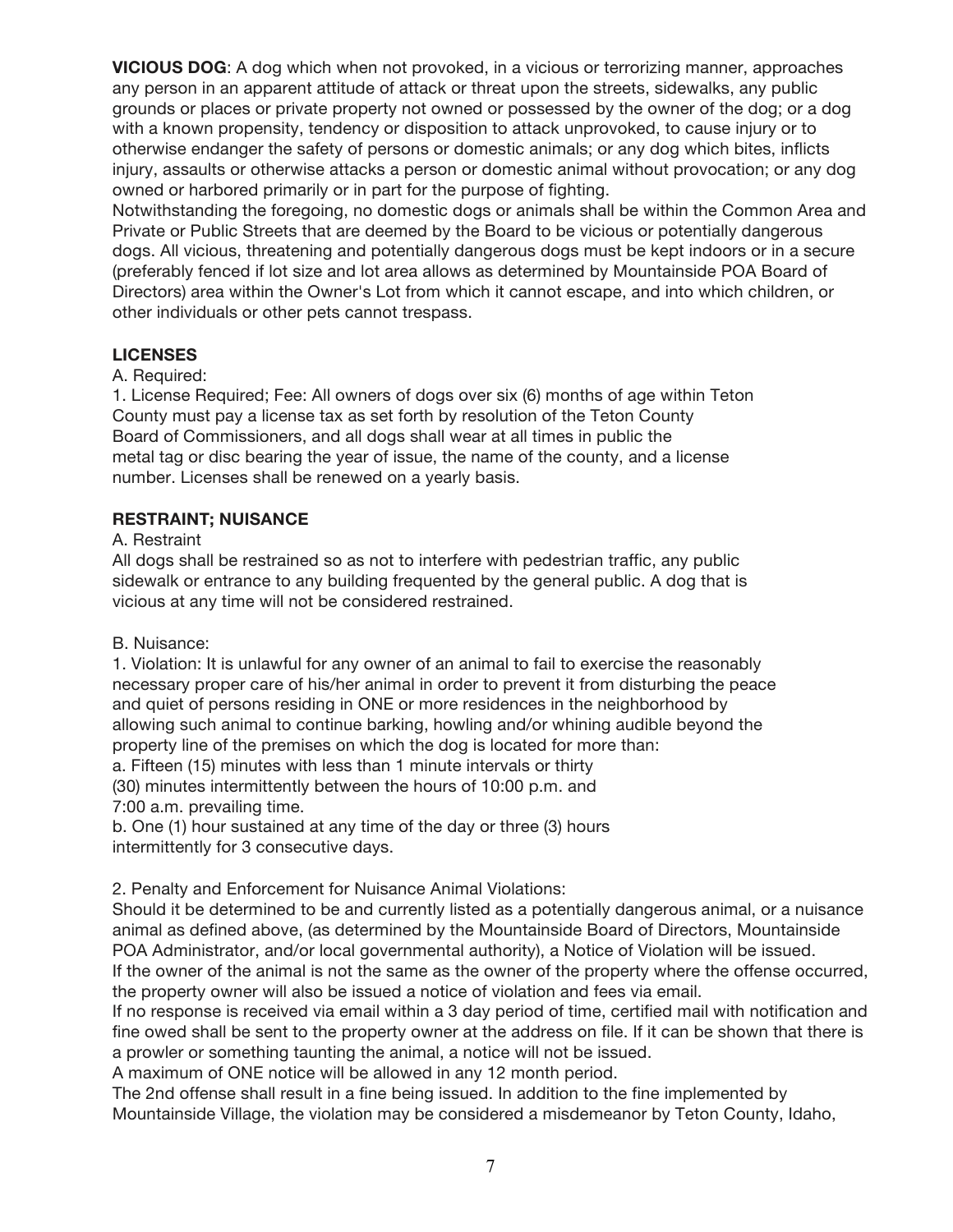and enforcement may result in the removal of the animal, either by Teton County, Idaho or by a Mountainside Board of Director majority decision.

Mountainside Village, Inc., shall implement in addition to the County Schedule, the fine schedule, and penalty for non-payers as spelled out in the Rules and Regulations of Mountainside Village Property Owner's Association. The expense of such work, plus time taken by the Mountainside POA Board and Administrator to inform the owner of the offending animal, shall be billed to and paid by the owner of the property where the misdemeanor occurred, and if not paid by owner within 30 calendar days, the fines shall be assessed against the property involved .

#### **IMPOUNDING:**

A. Power To Impound: Any dog at large as prescribed in this document may be taken by the Teton County Sheriff's Office, the shelter master or by the animal care and control officer and impounded in an animal shelter and there confined in a humane manner.

B. All Female Dogs in Heat and Unneutered males must be contained by owners at all times.

C. Rabies Suspects: It shall be unlawful for a person to own, keep or harbor any dog afflicted with rabies. The owner of a dog showing symptoms of rabies, or of an unvaccinated dog which has been bitten any person causing an abrasion of the skin, has a duty to surrender the dog for confinement at the animal shelter, or to a licensed veterinarian, for a minimum of ten (10) days, for impoundment D. Vicious Dogs: It shall be unlawful for any person to own, harbor, or have in his/her possession any dog or dogs which, when unprovoked, acts in a manner consistent with the definition of a "vicious dog" as defined in Teton County, Idaho section 5‐1‐2 and Idaho Code. Any person who violates the provisions of this section is guilty of a misdemeanor. Such dog or dogs shall be prohibited and may be subject to impoundment pursuant to Teton County, Idaho section 5‐1‐5 . For a second or subsequent violation of this subsection, the court may, in the interest of public safety, order the owner to have the vicious dog destroyed or may direct the appropriate authorities to destroy the dog. See Idaho Code § 25-2805 and any other applicable codes.